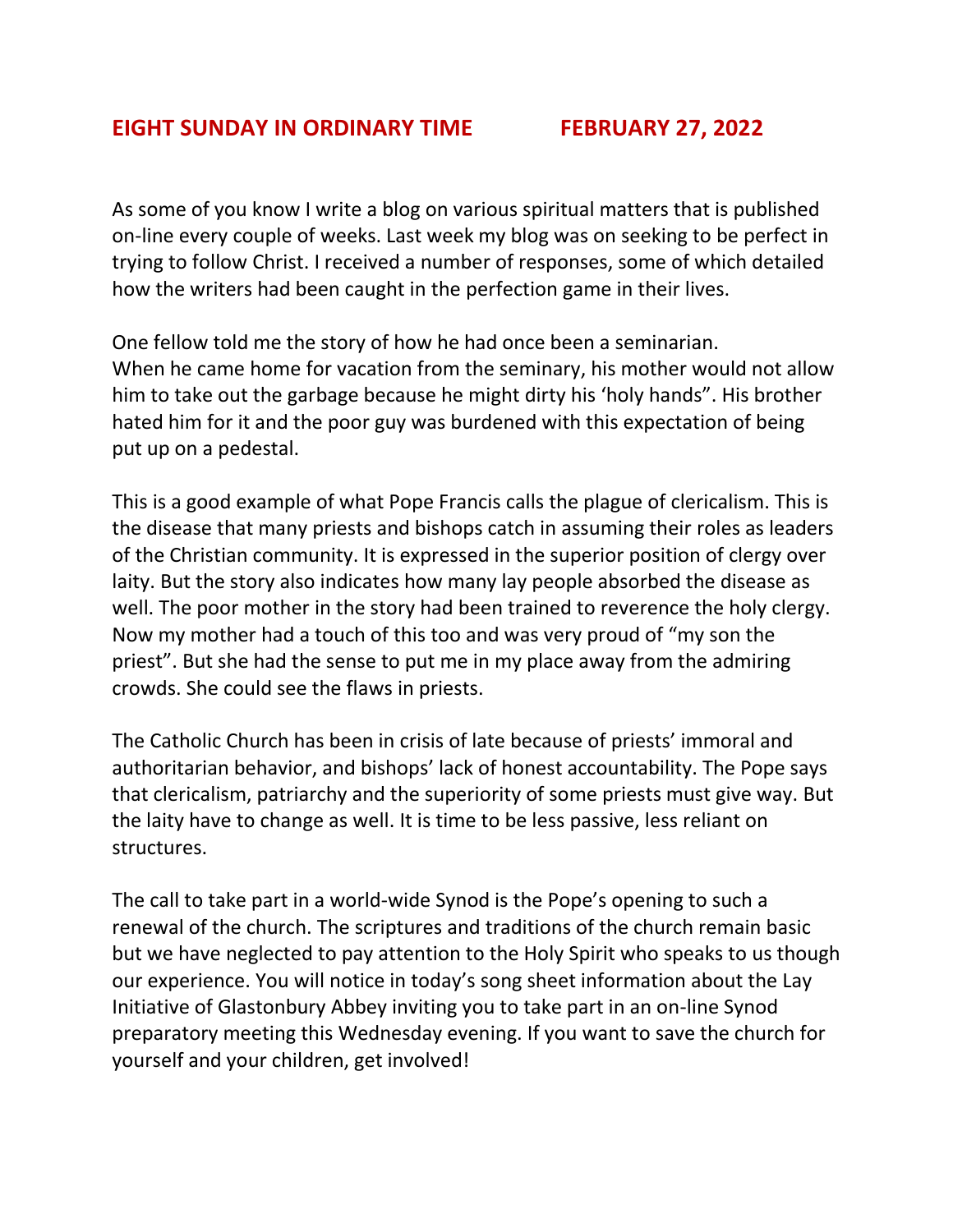The season of Lent begins this Wednesday. It is an invitation to come to know Jesus Christ better; to study, read and pray the scriptures; to read the Pope's wonderful encyclical letters; to claim your active place in the church.

On this Wednesday the Pope is asking Catholics throughout the world, to pray and fast for the people of the Ukraine and for peace. The Archbishop of Canterbury has accepted this call on behalf of Anglicans and Episcopalians as well. Don't waste the coming Lenten days in things appropriate for children such as giving up chocolate. Yes, it is good to learn self-denial but the time of Lent is a communal time of renewal for all Christians. On Wednesday we can pray and fast with one voice and raise a cry for the end of war. And that begins a time of forty days of lamenting the sins of the world and the church. This is not just for priests and monks. It is for all God's people.

The scripture readings for today, especially Sirach and the Gospel, are timely, emphasizing wisdom, honesty and recognition of faults. Jesus shares a variety of proverbial wisdom statements and rhetorical questions to inspire and challenge his followers to learn and grow. The insights from today's gospel are particularly relevant to the challenges facing the church today. They call on hearers to look inward and make corrections so that they are prepared and able to help others in their growth.

In 1989 Sister Thea Bowman addressed the American Bishops and shared various insights especially those coming from Black Catholics in the church. She stressed that the Bishop's role is to help and empower people to address the needs of the world, to teach, preach, witness, worship, serve and reconcile. And the laity, she said, are also empowered to participate, not passively observing what happens in the church but actively participating in worship, leadership and correction of failures that happen within the church. Sister Thea has since died but her words still challenge us all to wake up, not to be the blind leading the blind, but be committed to Jesus Christ and his challenges to us.

I ask myself today, and I ask you, what can I do to wake up to what my faith in Jesus Christ asks me to do. Instead of complaining what others are doing or are not doling, what is it that I can do? It is time to get past the passivity, individualism and indifference that so easily come to people when things are going well and when we live in a stable and affluent society.

Saint Paul, in today's second reading, leaves us with this